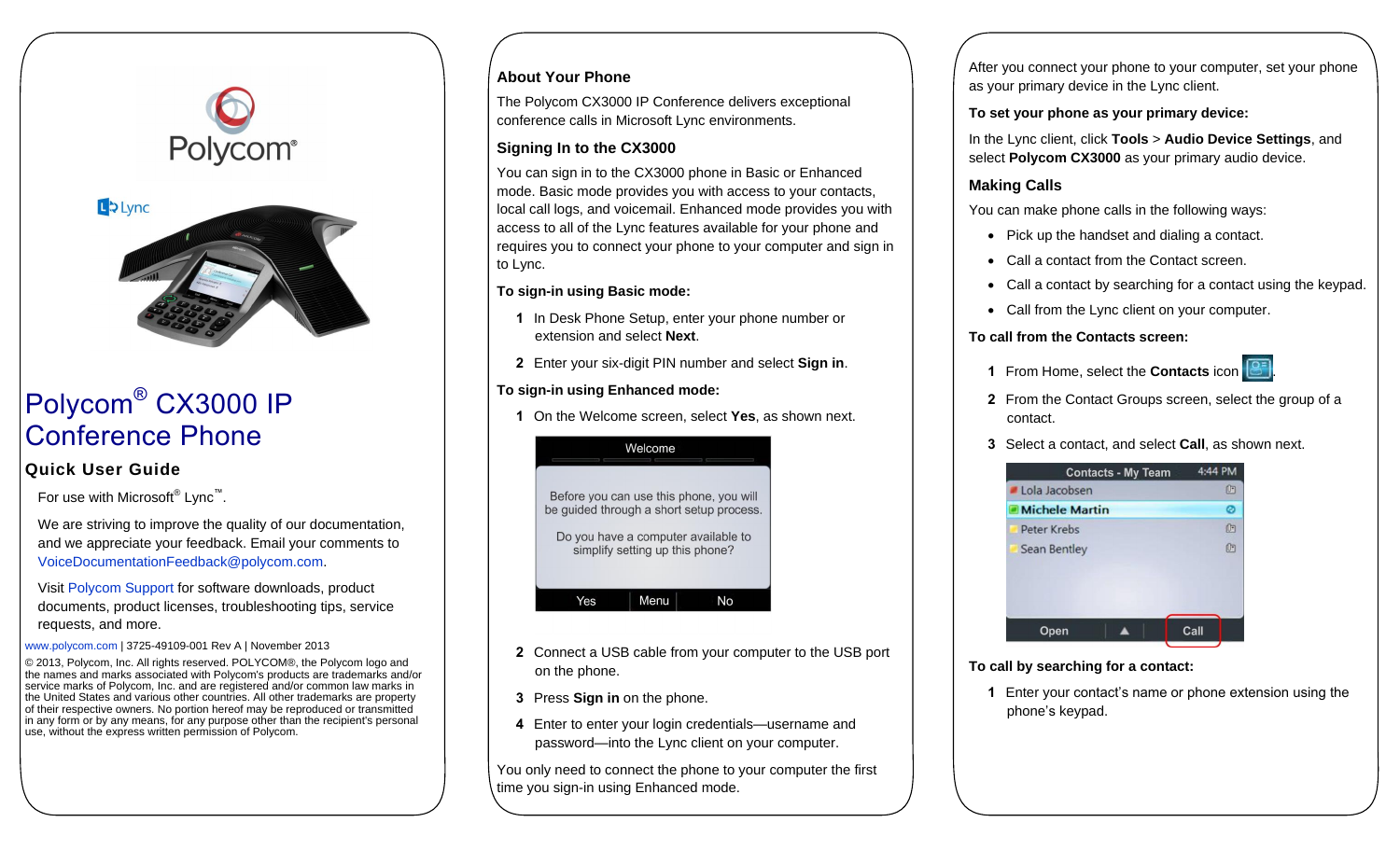To enter a contact's name, press the numbers on the key pad that correspond to the letters in your contact's name. For example, press 8669\*76484 to enter the name Tony Smith using the star key (\*) for the space between the first and last name.

**2** When you find your contact, select **Call**.

#### **To call from Microsoft Lync:**

- **1** Open the Lync client on your computer, select a contact or search for a contact by name.
- **2** Click **Call** next to your contact's name, as shown next.





The call displays on your phone and in the Lync client.

# **Answering and Holding Calls**

You can respond to incoming calls by picking up the handset, selecting **Answer,** or selecting **To Voice Mail** on the Incoming Call screen, as shown below.



After you answer an incoming call, the call is active. You can place multiple active calls on hold in the In Call screen.

#### **To place an active call on hold:**

**»** Select **Hold**, as shown next.



**To switch between active and held calls:**

**»** Press  $\hat{A}$ , select **Active Call**, select a held call, and select **Resume**.

You can also make new calls during an active call.

#### **To make a new call during an active call:**

**1** From the **In Call** screen, select **Menu** > **New Call**. The active call is placed on hold.



**2** Enter a phone number or select a contact and select **Call**.

# **Managing Conference Calls**

You can add multiple participants to an active call to initiate a conference call.

#### **To initiate a conference call:**

**1** During an active call, select **Menu** > **Add Others**, as shown next. The active call is placed on hold.



**2** Enter a phone number or select a contact and select **Add**.

During a conference call, you can mute your audio or mute the audio from the call participants, or audience.

# **To mute your audio during a call:**

» Press  $\circledast$  Your audio is muted and the call participants cannot hear you.

# **To mute the audience during a conference call:**

Select **Menu** > **Mute Audience**, as shown next. You can no longer hear the audio from the other call participants.

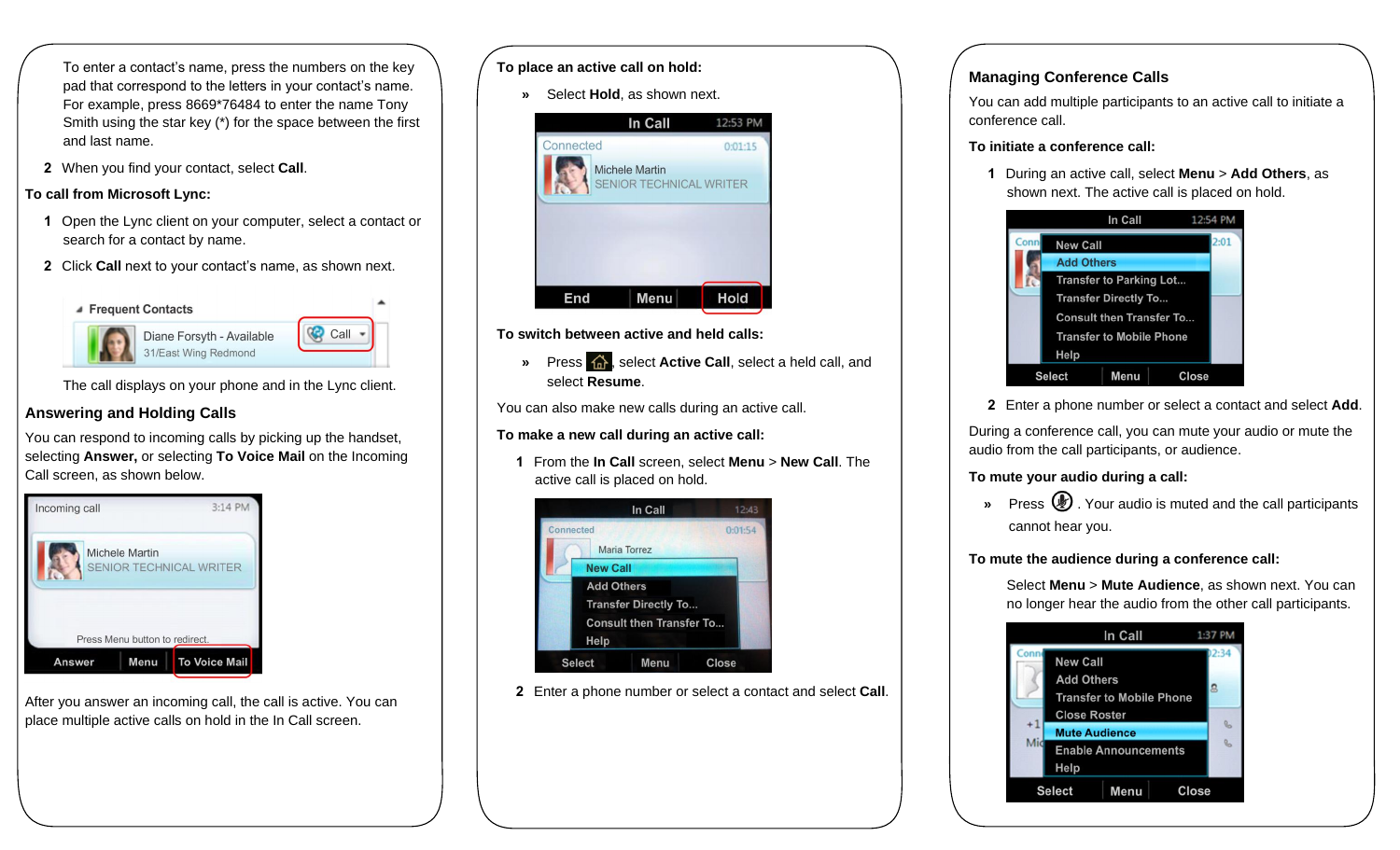You can also remove a participant from a conference call at any time.

**To remove a participant from a conference call:**

- **1** Select a participant.
- **2** Press **Menu** > **Remove**, as shown next.



The participant is removed from the conference call.

# **Checking Voicemail**

If you have new voicemail messages, the number of messages displays below the voicemail icon on the Home screen, as shown next.



#### **To check your voicemail:**

**1** On the Home page, select **on**, or press and hold **1** on the keypad.

The voicemail screen displays with a list of contacts who have left messages.

**2** Select a contact and select **Play**.

**3** Enter your PIN number to hear the message.

### **Transferring Calls**

You can transfer active calls directly to a contact, to your mobile phone, or to a parking lot on the Lync server. The following are three methods for transferring calls:

- **Transfer Directly To** Transfer the call directly to a contact without speaking to the contact first.
- **Consult then Transfer To** Speak with a contact before transferring the call.
- **Transfer to Mobile Phone** Transfer the call to your mobile phone.

## **To transfer a call:**

**1** In the In Call screen, select **Menu**, and select a transfer method. For example, select **Transfer Directly To**, as shown next.



- **2** Depending on your transfer method, do the following:
	- For **Transfer Directly To**, enter a phone number or select a contact, and select **Call**.
	- For **Consult then Transfer To**, enter a phone number or select a contact, select **Call**, and select **Complete Transfer** after you speak with the contact.
	- For **Transfer to Mobile Phone**, answer the transferred call on your mobile phone. You need to have your mobile number saved on your phone to use this option.

You can also transfer calls to a parking lot that places the call on hold on the Lync server. Calls transferred to the parking lot are

given a retrieval number that any contact can use to retrieve the call from the parking lot.

Transferring calls to the parking lot enables you to remove the call from your line so you can make additional calls or resume a held call.

# **To transfer a call to a Parking Lot:**

**1** From the In Call screen, select **Menu** > **Transfer to Parking Lot**.

The call is placed in the parking lot and the In Call screen displays, as shown next.



**2** Provide a contact with the retrieval number for the parked call. For example, if Sarah needs to retrieve the parked call, instant message Sarah with the **344** retrieval number for the call.